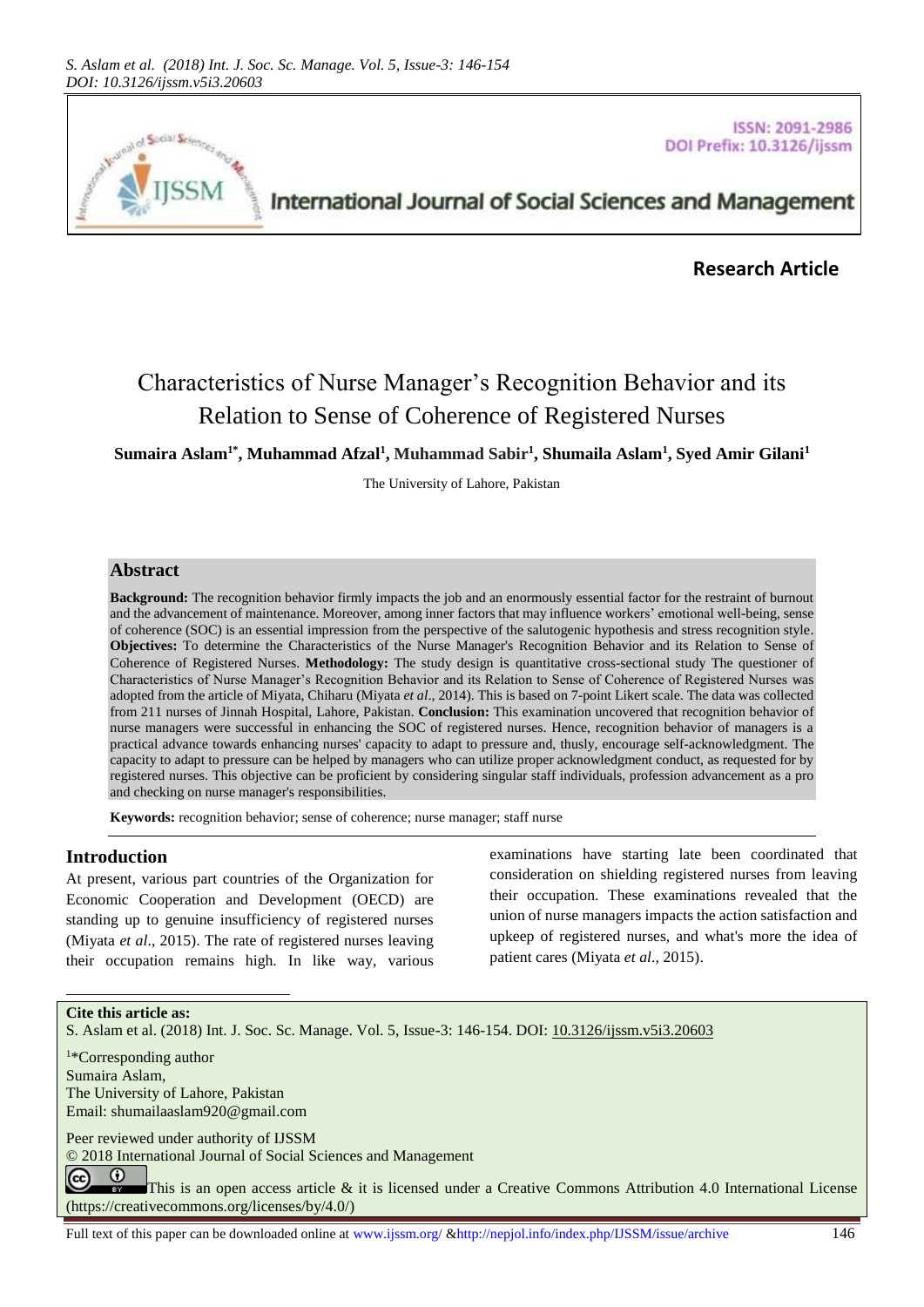Pakistan's health care sector undergoes a lot of issues regarding nurses at the workplace. These issues include the coherence among the staff as one of the major problems which ultimately affects the service quality and efficiency of the hospitals. Similarly, nurses of the public hospitals do not get recognition even after the hard work which discourage them and affect the overall patient care. This issue of recognition is quite critical in the public hospitals as the management and senior doctors do not appreciate the efforts of the nurses which create the feeling of less value. Nurse Managers assume a basic part in enhancing the workplace. Critical administration qualities for nurse managers include reflectiveness, openness, correspondence, acknowledgment, and support (Duffield *et al*., 2011).

Even with the present lack of nurses, it is dire to get adequate HR via preparing training nurses and keeping them from leaving the profession. The significance of enhancing staff inspiration and workplaces and in this manner improving employment fulfillment as a methods for avoiding turnover and profession change has as of late been featured. One of the elements affecting workplace and occupation fulfillment is the nurse manager's management capacity; specifically, the significance of acknowledgment conduct, which is characterized as surveying nurses' performances and achievements in a solid way, has been reported (McGilton *et al*., 2014).

The recognition direct of nurse managers is represented as clearing up evaluations with respect to execution and limit of tends, which was presented in a 38-things recognition scale lead by nurse managers (Kahya & Oral, 2018).

In the meantime, little is expected association between these supervisor's recognition behavior and staff nurses SOC. it predicted that the acknowledgment conduct direct by supervisors can help or reinforce SOC. As needs be, the inspiration driving this examination is to look into how staff nurses recognition behavior of the nurse managers and to choose the association of between these recognition behavior and the staff nurses' SOC (Miyata *et al.*, 2015).

# *Objective*

To determine the characteristics of the nurse manager's recognition behavior and its relation to sense of coherence of registered nurses.

# **Literature Review**

As indicated by Taunton (2015), a review of 39 hospitals results 100 percent of the registered nurses announcing that the nurse managers harsh behavior was frequently the primary factor when a registered nurse decide to leave an association, with absence of help by the prompt managers as the most referred to purpose behind clearing out (Taunton, Boyle, Woods, Hansen, & Bott, 2015).

The lack of nurses, in any case, isn't only a limited issue. Contaminate, the descending pattern is influencing medicinal care around the world. WHO appraises that the world needs to build the quantity of wellbeing laborers by in excess of four million to accomplish the worldwide wellbeing objective in 2015 set by the Millennium Development Goals. Nations like Philippines and India, which have an abundance of nursing staff, have just gained by this pattern by sending out therapeutic specialists to created nations like the United States, Canada and United Kingdom. What's more, with the correct research, arranging and venture, Pakistan has the opportunity to profit by comparable additions, both at home and abroad (Chopra *et al*., 2009).

Nevertheless, the rate of staff nurses quite their occupation in Japan remains high (Japanese Nursing Association nonadvantage affiliation, 2012). While 1,404,300 medical employees are required in Japan; only 1,348,300 nurses are at this moment in advantage. This leaves an insufficiency of around 56,000 nurses. As necessities are, various examinations have starting late been coordinated that accentuation on shielding nurses from withdrawing their occupation. These examinations revealed that the organization of administration of nurse managers impacts the action satisfaction and upkeep of staff nurses, and furthermore the idea of patient care

In any case, the rate of staff nurses very their occupation in Japan stays high (Japanese Nursing Association nonadvantage alliance, 2012). While 1,404,300 therapeutic representatives are required in Japan; just 1,348,300 nurses are as of now in advantage. This leaves an inadequacy of around 56,000 nurses. As necessities seem to be, different examinations have beginning late been facilitated that highlight on protecting registered nurses from pulling back their occupation. These examinations uncovered that the association of organization of nurse managers impacts the activity fulfillment and upkeep of staff nurses, and besides the possibility of patient care (Miyata, 2014).

# **Methodology**

The study design is quantitative cross-sectional study The questioner of Characteristics of Nurse Manager's Recognition Behavior and its Relation to Sense of Coherence of Registered Nurses was adopted from the article of Miyata, Chiharu (Miyata *et al*., 2014). This is based on 7-point Likert scale. The data was collected from 211 nurses of Jinnah Hospital, Lahore, Pakistan. (Section 1: Demographics, Section 2: Sense of Coherence, Section 3: Recognition Behavior). The data security was ensured to the study participants. SPSS 21 was used to do the analysis of the data

# **Results**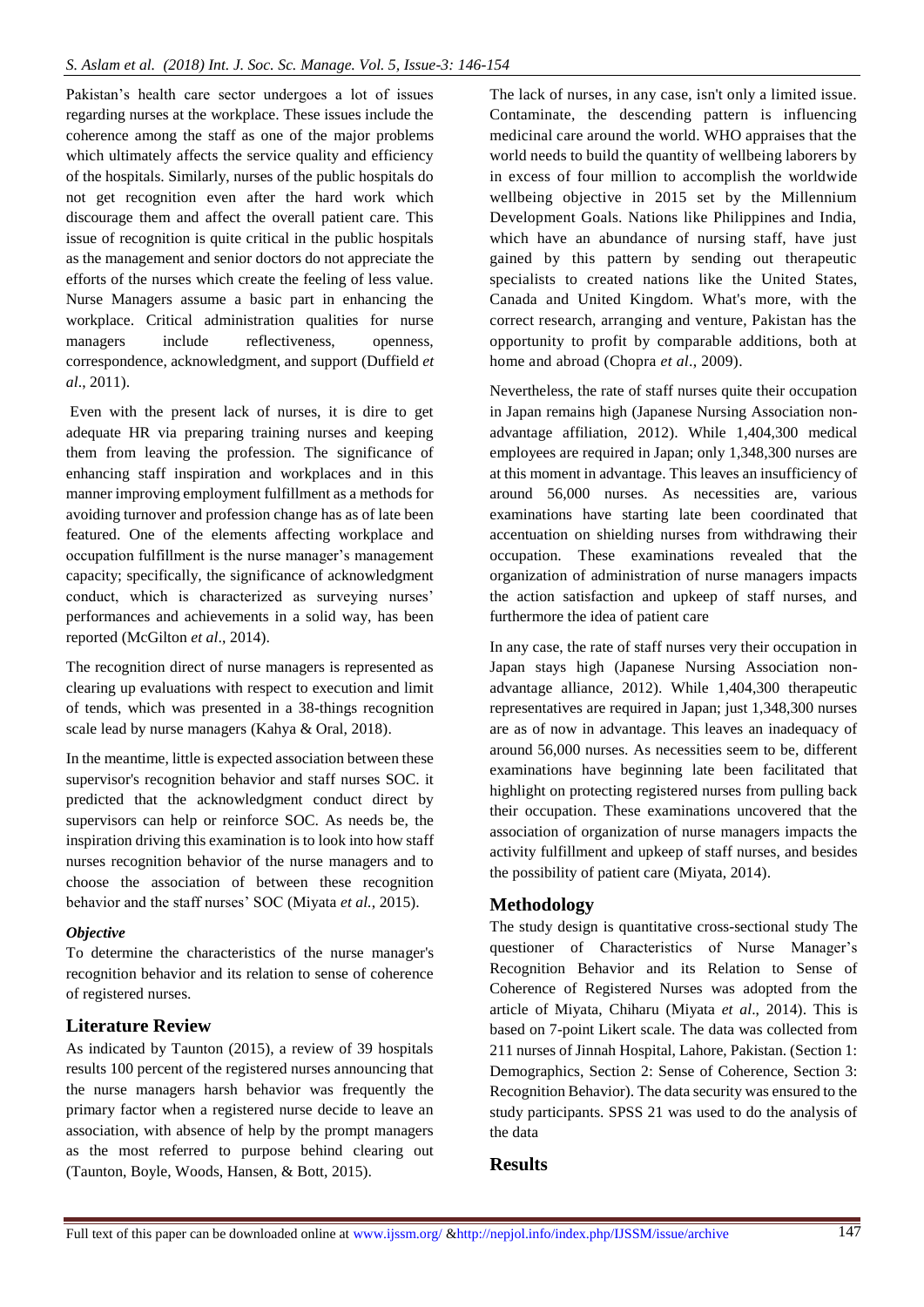#### *Demographics*

#### *Gender*

Table1 shows that 100% (211) participants were females.

| Table 1: Sample distributions by gender |
|-----------------------------------------|
|-----------------------------------------|

| <b>Gender</b> | <b>Frequency</b> | <b>Percentage</b> |
|---------------|------------------|-------------------|
| Female        | 211              | 100%              |
| Total         | 211              | 100\%             |

#### *Age*

Table 2 shows that  $n = 33$  (15.6%) belong to the age group of 20-25,  $n = 77$  (36.5%) belong to group 26-30,  $n =$ 69(32.7%) belong to the group of 31-35,  $n = 32(15.2\%)$ belong to the group of 36-40. Total  $N = 211$ .

**Table 2:** Sample distributions by age of the male and female nurses

| Age group     | <b>Frequency</b> | Percentage |
|---------------|------------------|------------|
| $20-25$ years | 33               | 15.6%      |
| $26-30$ years | 77               | 36.5%      |
| $31-35$ years | 69               | 32.7%      |
| $36-40$ years | 32               | 15.2%      |
| Total         | 211              | 100 %      |

#### *Marital Status*

Table 3 shows that n=139 (65.9%) belong to the group of married people and  $n= 72$  (34.1%) belong to the group of unmarried people. Total  $N = 211$ 

#### **Table 3:** Sample distributions by marital status

| <b>Marital status</b> | <b>Frequency</b> | <b>Percentage</b> |  |  |  |
|-----------------------|------------------|-------------------|--|--|--|
| Married               | 139              | 65.9%             |  |  |  |
| Single                | 72               | 34.1 %            |  |  |  |
| Total                 | 211              | 100 %             |  |  |  |

#### *Qualifications*

Table 4 shows that the qualifications of nurses  $n = 117$  (55.5) %) were General nursing diploma, n = 24 (11.4%) were Post RN BSN,  $n = 55$  (26.1 %) were specialization and  $n = 15$  $(7.1\%)$  was MSN. Total N = 211.

**Table 4:** Sample distributions by qualification

| <b>Oualification</b>                            | <b>Frequency</b> | <b>Percentage</b> |
|-------------------------------------------------|------------------|-------------------|
| <b>General Nursing Diploma</b><br>and Midwifery | 117              | 55.5%             |
| <b>BS</b> Nursing (Post RN)                     | 24               | 11.4 %            |
| Specialization                                  | 55               | 26.1 %            |
| <b>MSN</b>                                      | 15               | 7.1 %             |
| Total                                           | 211              | 100 %             |
|                                                 |                  |                   |

#### *Job Experience*

Table 5 shows that  $n = n = 17(8.1\%)$  sample were having 1-5 year job experience,  $n = 81(38.4 %)$  were having 6-10 years job experience,  $n = 88$  (41.7 %) were having 11-15 years job experience and  $n = 25$  (11.8 %) were having 16-20 year job experience. Total N= 211**.**

| Table 5: Sample distributions according to job experience |
|-----------------------------------------------------------|
|-----------------------------------------------------------|

| <b>Years of Experiences</b> | <b>Frequency</b> | <b>Percentage</b> |
|-----------------------------|------------------|-------------------|
| $1-5$ years                 | 17               | 8.1 %             |
| $6-10$ years                | 81               | 38.4%             |
| $11 - 15$ years             | 88               | 41.7%             |
| $16 - 20$ years             | 25               | 11.8 %            |
| Total                       | 211              | 100 %             |
|                             |                  |                   |

#### *Physical Health Condition*

Table 6 shows that  $n = 87$  (41.2%) sample were having very good health,  $n = 115$  (54.5%) were having good Health,  $n =$ 9 (4.3 %) were having bad physical health. Total N =211

**Table 6:** Sample distributions according to Physical Health Condition

| <b>Physical Health Condition Frequency</b> |     | <b>Percentage</b> |
|--------------------------------------------|-----|-------------------|
| Very Good                                  | 87  | 41.2 %            |
| Good                                       | 115 | 54.5 %            |
| Bad                                        | 9   | 4.3 %             |
| Total                                      | 211 | 100 %             |

Table 7 shows that  $n = 12$  (5.7 %) having die feeling that they don't really care about goes on around were fully disagree,  $n = 27$  (12.8 %) were partly disagree,  $n = 120$  $(56.9\%)$  were partly agree, n =52 (24.6%) were full. Total  $N = 211$ .

Table 7 shows that  $n = 27$  (12.8%) happened in the past that surprised by the behavior of people thought they knew well were fully disagree,  $n = 118$  (55.9%) were partly disagree,  $n = 32(15.2%)$  were partly agree and  $n = 34 (16.1%)$  were full agree. Total N=211.

Table 7 shows that  $n = 39$  (18.5%) respond that it happened that people whom they counted on disappointed were fully disagree,  $n = 94(44.5\%)$  were partly disagree,  $n = 55(26.1\%)$ were partly agree and  $n = 23(10.9%)$  were full agree. Total  $N = 211.$ 

Table 7 shows that  $n = 88$  (41.7%) nurses responded that they feel had no clear goals or purpose at all or very clear goals and purpose were fully disagree,  $n = 65(30.8%)$  were partly disagree,  $n = 37(17.5\%)$  were partly agree and  $n = 21$  $(10.0 %)$  were full agree. Total  $N = 211$ .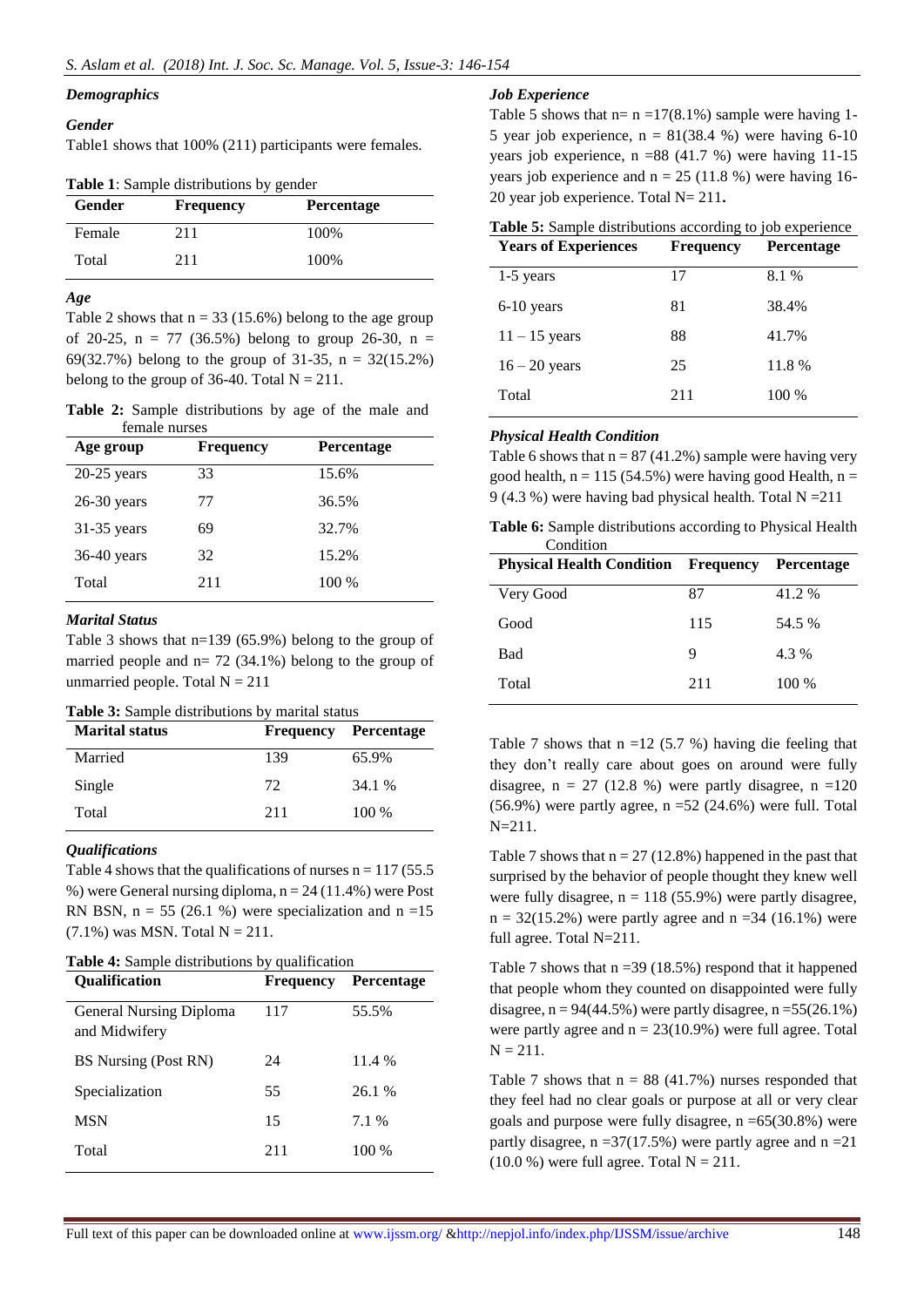Table 7 shows that  $n = 24(11.4 %)$  nurses having feeling that they are being treated unfairly were fully disagree, n  $=28$  (13.3 %) were partly disagree, n  $=73$  (34.6%) were partly agree and  $n= 86$  (40.8%) were full agree. Total N = 211.

Table 7 shows that  $n = 51(24.2 \%)$  nurses having die feeling that they are in an unfamiliar situation and don't know what to do were fully disagree,  $n = 94(44.5%)$  were partly disagree,  $n = 39(18.5%)$  were partly agree and  $n = 27(12.8)$ %) were full agree. Total  $N = 211$ .

Table 7 shows that  $n = 33(15.6 %)$  nurses doing the things every day is a source of deep pleasure and satisfaction or a source of pain and boredom were fully disagree, n=51  $(24.2\%)$  were partly disagree, n =50 (23.7%) were partly agree and  $n = 77$  (36.5 %) were full agree. Total  $N = 211$ .

Table 7 shows that  $n = 26(12.3\%)$  nurses responded that they have very mixed-up feelings and ideas were fully disagree, n =58 (27.5 %) were partly disagree, n =104 (49.3%) were

partly agree and  $n = 23$  (10.9 %) were full agree. Total  $N =$ 211.

Table 7 shows that  $n = 96 (45.5 %)$  nurses were responded that it happen that nurses have feelings inside would rather not feel were fully disagree,  $n = 39(18.5%)$  were partly disagree,  $n = 30$  (14.2%) were partly agree and  $n = 46(21.8)$ %) were full agree. Total  $N = 211$ .

Table 7 shows that  $n = 51(24.2%)$  nurses were responded that even those with a strong character sometimes feel sad sacks (losers) in certain situations. How often have you felt this way in the past were fully disagree,  $n = 94(44.5%)$  were partly disagree,  $n = 40(19.2\%)$  were partly agree and  $n = 26$  $(12.3\%)$  were fully agree. Total  $N = 211$ .

Table 7 shows that  $n = 64$  (30.3%) nurses were responded that when something happened, have nurses generally found overestimated or underestimated its importance or saw things in the right proportion were fully disagree ,  $n = 21$  $(10.0\%)$  were partly disagree, n =50 (23.7%) partly agree and  $n = 76$  (36.0%) were full agree. Total  $N = 211$ .

| S.                      | <b>rapic</b> <i>i</i> . Scase of Concretice questioner analysis<br><b>Statement</b>                                                                         | <b>FD</b>    | <b>PD</b>    | PA           | <b>FA</b>    |
|-------------------------|-------------------------------------------------------------------------------------------------------------------------------------------------------------|--------------|--------------|--------------|--------------|
| N.                      |                                                                                                                                                             | $f(\%)$      | $f(\%)$      | $f(\%)$      | $f(\%)$      |
| $\mathbf{1}$            | Do you have die feeling that you don't really care about what<br>goes on around you?                                                                        | 12(5.7%)     | 27(12.8%)    | 120(56.9%)   | 52(24.6%)    |
| $\overline{2}$          | Has it happened in the past that you were surprised by the<br>behavior of people whom you thought you knew well?                                            | 27(12.8%)    | 118(55.9%)   | $32(15.2\%)$ | $34(16.1\%)$ |
| $\mathbf{3}$            | Has it happened that people whom you counted on<br>disappointed you?                                                                                        | 39(18.5%)    | 94(44.5%)    | $55(26.1\%)$ | 23(10.9%)    |
| $\overline{\mathbf{4}}$ | Until now your life has had no clear goals or purpose at all or<br>very clear goals and purpose?                                                            | 88(41.7%)    | $65(30.8\%)$ | 37(17.5%)    | $21(10.0\%)$ |
| 5                       | Do you have the feeling that you're being treated unfairly?                                                                                                 | 24(11.4%)    | 28(13.3%)    | 73(34.6%)    | 86(40.8%)    |
| 6                       | Do you have die feeling that you are in an unfamiliar situation<br>and don't know what to do?                                                               |              | 94(44.5%)    | 39(18.5%)    | 27(12.8%)    |
| 7                       | Doing the things you do every day is: a source of deep<br>pleasure and satisfaction or a source of pain and boredom?                                        |              | $51(24.2\%)$ | 50(23.7%)    | $77(36.5\%)$ |
| 8                       | Do you have very mixed-up feelings and ideas?                                                                                                               | 26(12.3%)    | 58(27.5%)    | 104(49.3%)   | 23(10.9%)    |
| 9                       | Does it happen that you have feelings inside you would rather<br>not feel?                                                                                  | 96(45.5%)    | 39(18.5%)    | $30(14.2\%)$ | 46(21.8%)    |
| 10                      | Many people even those with a strong character sometimes<br>feel sad sacks (losers) in certain situations. How often have<br>you felt this way in the past? | $51(24.2\%)$ | 94(44.5%)    | 40(19.0%)    | 26(12.3%)    |
| 11                      | When something happened, have you generally found that you<br>overestimated or underestimated its importance or you saw<br>things in the right proportion?  | 64(30.3%)    | $21(10.0\%)$ | 50(23.7%)    | 76(36.0%)    |
| 12                      | How often do you have die feeling that there's little meaning<br>in the things you do in your daily life?                                                   | $30(14.2\%)$ | $41(19.4\%)$ | $57(19.4\%)$ | 83(39.3%)    |
| 13                      | How often do you have feelings that you're not sure you can<br>keep under control?                                                                          | 23(10.9%)    | 20(9.5%)     | 94(44.5%)    | 74(35.1%)    |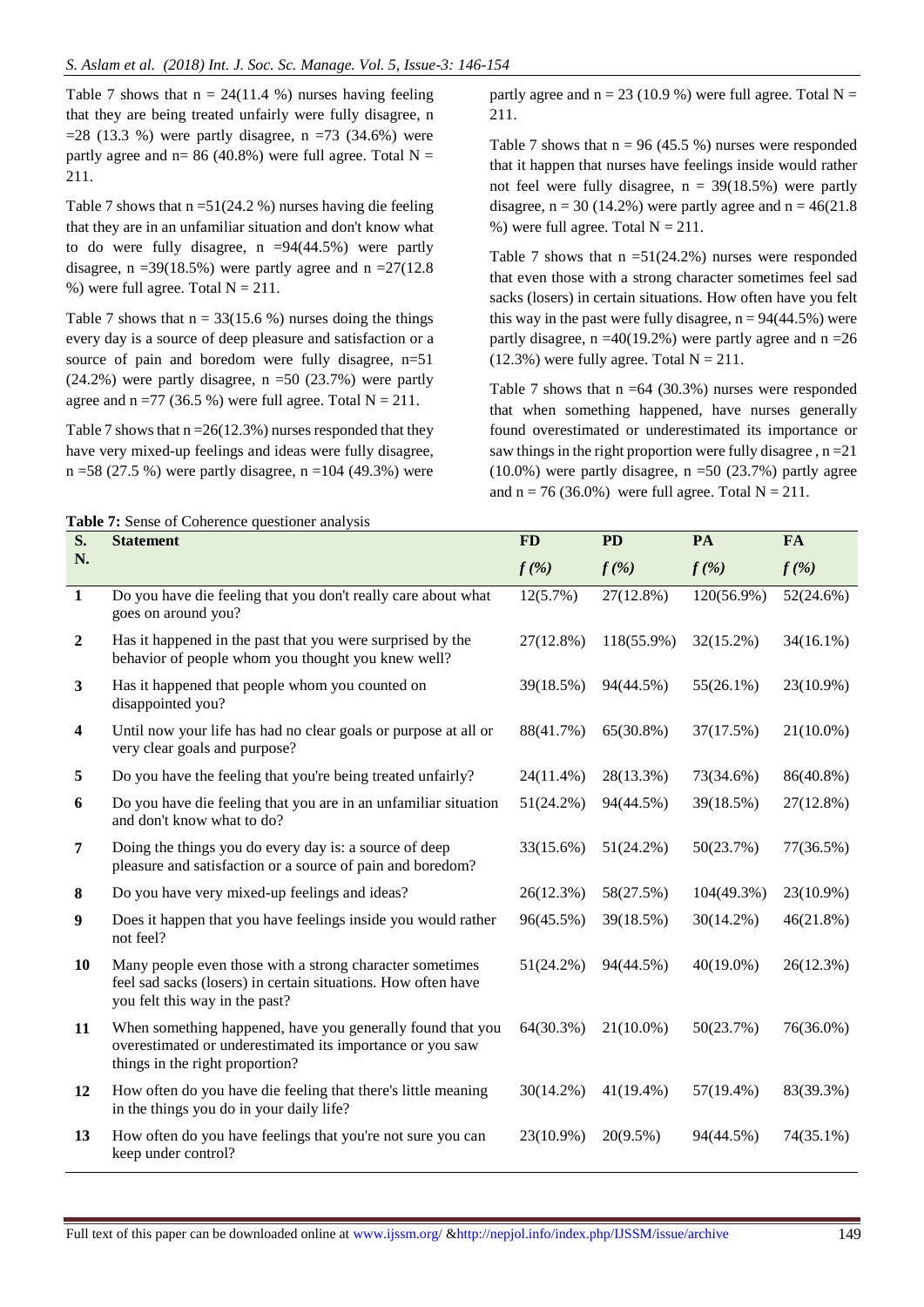Table 7 shows that  $n = 30$  (14.2%) nurses were responded that How often nurses have died feeling that there's little meaning in the things do in daily life were fully disagree, n  $=41(19.4\%)$  were partly disagree, n = 57 (27.0%) were partly agree and  $n = 83$  (39.3%) were full agree. Total N = 211.

Table 7 shows that  $n = 23(10.9%)$  nurses were responded that how often nurses have feelings that they are not sure can keep under were fully disagree,  $n = 20(9.5\%)$  were partly disagree, n =94 (44.5%) were partly agree and n  $=74(35.1\%)$  were fully. Total N = 211.

|  | Table 8: Recognition Behavior analysis questionnaire |  |  |  |  |
|--|------------------------------------------------------|--|--|--|--|
|--|------------------------------------------------------|--|--|--|--|

| S.               | asie of recognition Benavior anaryons questionnaire<br><b>Statement</b> | <b>TD</b>        | SD              | $\mathbf D$      | <b>UC</b>        | $\mathbf{A}$     | <b>SA</b>       | <b>TA</b>       |
|------------------|-------------------------------------------------------------------------|------------------|-----------------|------------------|------------------|------------------|-----------------|-----------------|
| N.               |                                                                         | $\boldsymbol{f}$ | $f_{\parallel}$ | $\boldsymbol{f}$ | $\boldsymbol{f}$ | $\boldsymbol{f}$ | $f_{\parallel}$ | $f_{\parallel}$ |
|                  |                                                                         | (%)              | (%)             | (%)              | (%)              | (%)              | (%)             | (%)             |
| $\mathbf{1}$     | Achievements of nurses are posted on the bulletin                       | (14)             | (27)            | (16)             | (12)             | (24)             | (59)            | (59)            |
|                  | board.                                                                  | 6.6%             | 12.8%           | 7.6%             | 5.7%             | 11.4%            | 28.0%           | 28.0%           |
| $\boldsymbol{2}$ | Achievements are announced in hospital newsletter.                      | 21               | 20              | 29               | 13               | 22               | 57              | 49              |
|                  |                                                                         | 10.0%            | 9.5%            | 13.7%            | 6.2%             | 10.4%            | 27.0%           | 23.2%           |
| $\mathbf{3}$     | The nurse manager accepts the work which was                            | 9                | 20              | 15               | 30               | 39               | 27              | 71              |
|                  | excellent in the staff, and tells out of a ward.                        | 4.3%             | 9.5%            | 7.1%             | 14.2%            | 18.5%            | 12.8%           | 33.6%           |
| $\boldsymbol{4}$ | Senior nursing management receives a letter from                        | 8                | 14              | 10               | 16               | 70               | 65              | 28              |
|                  | the nurse manager regarding the staff nurse's                           | 3.8%             | 6.6%            | 4.7%             | 7.6%             | 33.2%            | 30.8%           | 13.3%           |
|                  | performance.                                                            |                  |                 |                  |                  |                  |                 |                 |
| 5                | Certification in an area of specialty nursing is                        | 19               | 27              | 16               | 16               | 28               | 42              | 63              |
|                  | acknowledged by a pay raise.                                            | 9.0%             | 12.8%           | 7.6%             | 7.6%             | 13.3%            | 19.9            | 29.9%           |
| 6                | The nurse manager evaluates the staff by work.                          | 27               | 23              | 39               | 17               | 29               | 19              | 57              |
|                  |                                                                         | 12.8%            | 10.9%           | 18.5%            | 8.1%             | 13.7%            | 9.0%            | 27.0%           |
| 7                | The staff nurse is recommended by the nurse                             | 13               | 12              | 10               | 43               | 51               | 56              | 26              |
|                  | manager as an expert speaker.                                           | 6.2%             | 5.7%            | 4.7%             | 20.4%            | 24.2%            | 26.5%           | 12.3%           |
| 8                | Senior nursing management receives regarding the                        | 25               | 27              | 11               | 14               | 48               | 41              | 45              |
|                  | staff nurse's performance                                               | 11.8%            | 12.8%           | 5.2%             | 6.6%             | 22.7             | 19.4%           | 21.3            |
| 9                | Respect job schedule preferences                                        | 20               | 31              | 34               | 18               | 31               | 35              | 42              |
|                  |                                                                         | 9.5%             | 14.7%           | 16.1%            | 8.5%             | 14.7%            | 16.6%           | 19.9%           |
| 10               | Helps the staff's job, when busy.                                       | 16               | 46              | 31               | 28               | 17               | 34              | 39              |
|                  |                                                                         | 7.6%             | 21.8%           | 14.7%            | 13.3%            | 8.1%             | 16.1%           | 18.5%           |
| 11               | How to use the time under service to the staff.                         | 11               | 18              | $\tau$           | 9                | 51               | 61              | 54              |
|                  |                                                                         | 5.2%             | 8.5%            | 3.3%             | 4.3%             | 24.2%            | 28.9%           | 25.6%           |
| 12               | Preference for selection of hours is given to the                       | 18               | 33              | 22               | 16               | 41               | 32              | 49              |
|                  | nurse.                                                                  | 8.5%             | 15.6%           | 10.4%            | 7.6%             | 19.4%            | 15.2%           | 23.2%           |
| 13               | Nurse manager meets with the staff nurse to discuss                     | 30               | 43              | 49               | 27               | 30               | 19              | 13              |
|                  | patient care and career goals.                                          | 14.2%            | 20.4%           | 23.2%            | 12.8%            | 14.2%            | 9.0%            | 6.2%<br>19      |
| 14               | The nurse manager consults with the staff nurse on                      | 24<br>11.4%      | 34              | 50<br>23.7%      | 27<br>12.8%      | 32<br>15.2%      | 25              | 9.0%            |
|                  | important decisions.                                                    | 11               | 16.1%<br>26     | 47               | 29               | 40               | 11.8%<br>24     | 34              |
| 15               | The nurse manager provides on-the-job feedback for<br>care given.       | 5.2%             | 12.3%           | 22.3%            | 13.7%            | 19.0%            | 11.4%           | 16.1%           |
|                  |                                                                         |                  |                 |                  |                  |                  |                 |                 |
| 16               | Time and support are given to develop booklet                           | 29               | 36              | 10               | 29               | 38               | 44              | 25              |
|                  | describing the services the nurse provide on the unit.                  | 13.7%            | 17.1%           | 4.7%             | 13.7%            | 18.0             | 20.9%           | 11.8%           |
| 17               | Patient evaluations that compliment individual                          | 71               | 44              | 41               | 8                | 21               | 15              | 11              |
|                  | nurses on the unit are posted on the bulletin board.                    | 33.6%            | 20.9%           | 19.4%            | 3.8%             | 10.0%            | 7.1%            | 5.2%            |
| 18               | Staff nurses are asked to represent the unit at hospital                | $\overline{0}$   | 14              | 35               | 38               | 37               | 44              | 43              |
|                  | meeting.                                                                | 0%               | 6.6%            | 16.6%            | 18.0%            | 17.5%            | 20.9%           | 20.4%           |
| 19               | Staff nurses are selected as presenters for new                         | 23               | 41              | 13               | 18               | 44               | 33              | 39              |
|                  | employees.                                                              | 10.9%            | 19.4%           | 6.2%             | 8.5%             | 20.9%            | 15.6%           | 18.5%           |
| <b>20</b>        | Staff nurses encouraged to participate in professional                  | 23               | 24              | 27               | 27               | 35               | 25              | 50              |
|                  | activities at local and National level.                                 | 10.9%            | 11.4%           | 12.8%            | 12.8%            | 16.6%            | 11.8%           | 23.7%           |
| 21               | The nurse manager asks the staff nurse to participate                   | 28               | 17              | 17               | 10               | 39               | 52              | 48              |
|                  | in planning for the Unit.                                               | 13.3%            | 8.1%            | 8.1%             | 4.7%             | 18.5%            | 24.6%           | 22.7%           |
| 22               | A day off with pay is given to attend a workshop.                       | $22\,$           | 24              | 24               | 27               | $\tau$           | 44              | 63              |
|                  |                                                                         | 10.4%            | 11.4%           | 11.4%            | 12.8%            | 3.3%             | 20.9%           | 29.9%           |
| 23               | The contribution from a patient to the staff sent to                    | 16               | 31              | 55               | 23               | 40               | 21              | 25              |
|                  | Senior Nursing Director.                                                | 7.6%             | 14.7%           | 26.1%            | 10.9%            | 19.0%            | 10.0%           | 11.8%           |
| 24               | A copy of complimentary patient evaluations sent to                     | 19               | 18              | 50               | 45               | 14               | 42              | 23              |
|                  | Senior Nursing Director.                                                | 9.0%             | 8.5%            | 23.7             | 21.3%            | 6.6%             | 19.9%           | 10.9%           |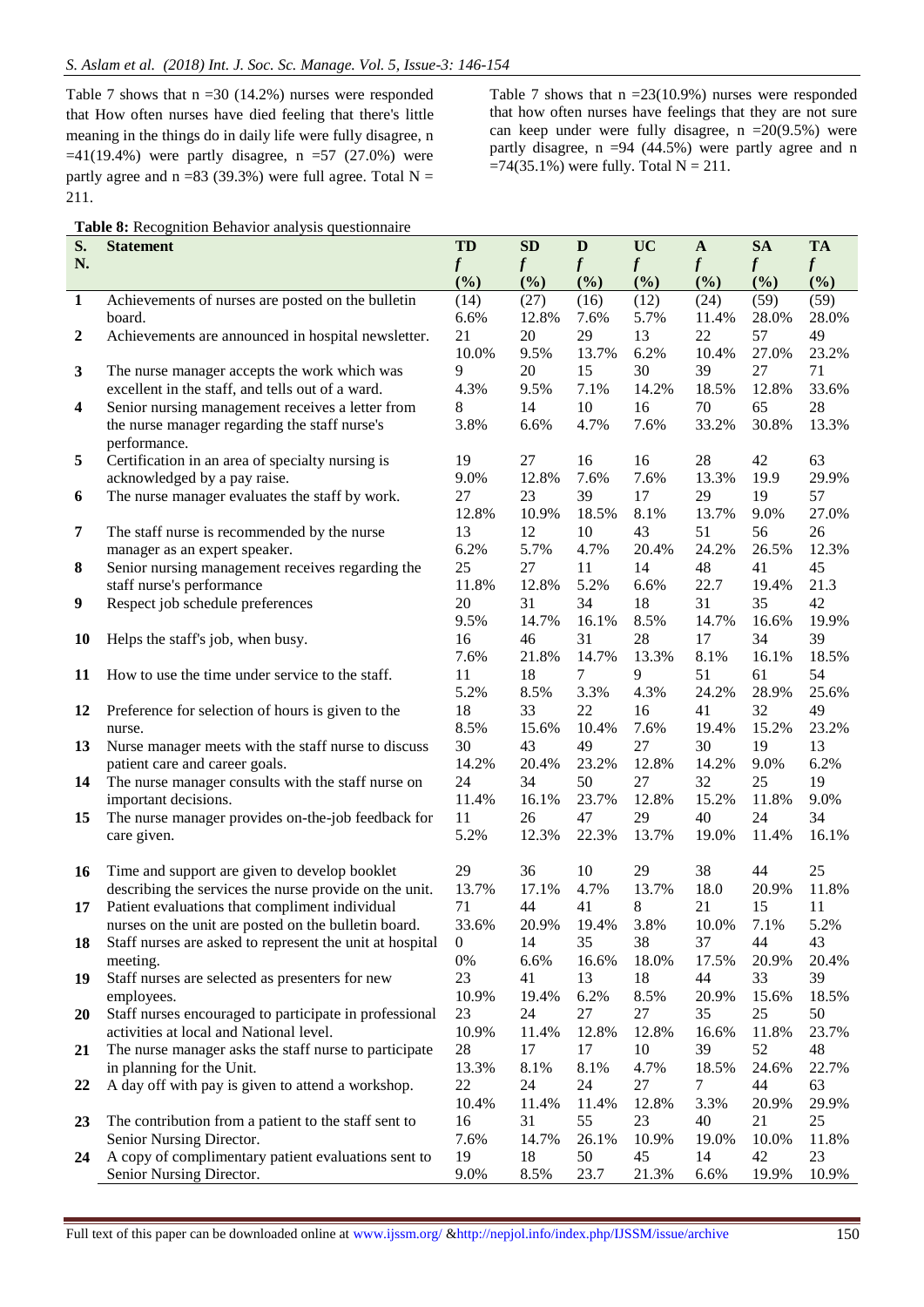The first question of Table 8 is "Achievements of nurses are posted on the bulletin board" 67.0 % respondents give positive response that achievements of nurses are posted on the bulletin board while 5.7 % are uncertain and 27% respondents believes that achievements of nurses are not posted on the bulletin board. Second question is about Achievements are announced in hospital newsletter. 64.9% respondents are agreed that their achievements are announced in hospital newsletter while 14.2% are uncertain and 33.2% respondent's believes that their achievements are not announced in hospital newsletter. When respondents were asking about their nurse manager accepts the work which was excellent in the staff, and tells out of a ward. 77.3% % respondents give positive response while 7.6% were uncertain and 15.1% were respondents about their nurse manager did not accepts the work which was excellent in the staff, and tells out of a ward. When ask about '' nurse manager evaluates the staff by work''. 49.7% respondents were give positive response on the nurse manager evaluates the staff by work, while 8.1 were uncertain and 42.2% were responded that the nurse manager should not evaluates the staff by work. ''Senior nursing management receives regarding the staff nurse's performance'' 63.4% respondents were give positive feedback that Senior nursing management receives regarding the staff nurse's performance, while 6.6% were uncertain and 29.8% were respondents that Senior nursing management not receives regarding the staff nurse's performance. When ask about the Respect job schedule preferences 51.2% were responded that Respect job schedule preferences, while 8.5% were uncertain and 40.3% were responded that do not Respect job schedule preferences. When asked about Helps the staff's job, when busy. 42.7 % responded positive helps the staff's job, when busy while 13.3% were uncertain and 44.1% were not agree. Respondents were asking about the Preference for selection of hours is given to the nurse. 57.8% were agreeing while 7.6% were uncertain and 57.8% were not agreeing about the Preference for selection of hours is given to the nurse. When the Staff nurses are asked to represent the unit at hospital meeting 58.5% were agree that the Staff nurses are asked to represent the unit at hospital meeting while 18.0% were uncertain and 23.2% were not agree about Staff nurses are asked to represent the unit at hospital meeting. When we were asked about a day off with pay is given to attend a workshop from nurses 54.1% were responded positive feedback about the day off with pay is given to attend a workshop while 12.8% were uncertain and 33.2% were not agreeing a day off with pay is given to attend a workshop. A copy of complimentary patient evaluations sent to Senior Nursing Director. 37.4% respondents give positive feedback about the copy of complimentary patient evaluations sent to Senior Nursing Director while 21.3% were uncertain and 41.2% were not agree in giving A copy of complimentary patient evaluations sent to Senior Nursing Director.

**Table 9** Cronbach's alpha scale is commonly used to analysis the reliability. It is simple and easier method to measure the reliability

Cronbach's alpha scale is generally used to investigation the reliability. It is straightforward and less demanding technique to measure the reliability (Tavakol & Dennick, 2011)

**Table 9**: Reliability of Sense of Coherence and recognition Behavior

| -------<br>Variable of study   | No. of<br>items | Cronbach's<br>alpha |
|--------------------------------|-----------------|---------------------|
| Sense of Coherence             | 13              | $-529$              |
| Recognition<br><b>Behavior</b> | 24              | .863                |

Cronbach's alpha is -0.529 consider more acceptable values indicator of internal consistency reliability(Enshassi, Al Swaity, & Arain, 2016). The variable sense of coherence having Cronbach's alpha value is -0.529 and second variable recognition behavior having Cronbach's alpha value 0.863 are more than -0.529 that is near to 1 and it shows that these variables are strongly reliable.

# *Validity*

Convergent was built up by applying factor investigation. Factor investigation was performed by utilizing guideline segment examination with varimax turn. Every one of the measurements was examined by performing factor examination

Table 10 shows that significant results which confirmations that validity is authentic.

**Table 10:** KMO Bartlett's analysis Test **KMO and Bartlett's Test**

| NNIU anu dafuell s-fest                |              |          |  |  |  |  |
|----------------------------------------|--------------|----------|--|--|--|--|
| Kaiser-Meyer-Olkin Measure of Sampling | .835         |          |  |  |  |  |
| Adequacy.                              |              |          |  |  |  |  |
| Bartlett's Test of                     | Approx. Chi- | 8025.993 |  |  |  |  |
| Sphericity                             | Square       |          |  |  |  |  |
|                                        | Df           | 276      |  |  |  |  |
|                                        | Sig.         | .000     |  |  |  |  |
|                                        |              |          |  |  |  |  |

Table 6 shows that 12.1% of total variation in the sense of coherence is explained by the nurse's recognition behavior which shows that the significant as .000 values.

Table 7 shows that the current study model is significant. Therefore, the current study model is fit. Dependent and independent variable shows the strong relationship. ANOVA test is the suitable to analyze the dependent and independent variables as in this study Independent variable is Recognition behavior and dependent variable is sense of coherence.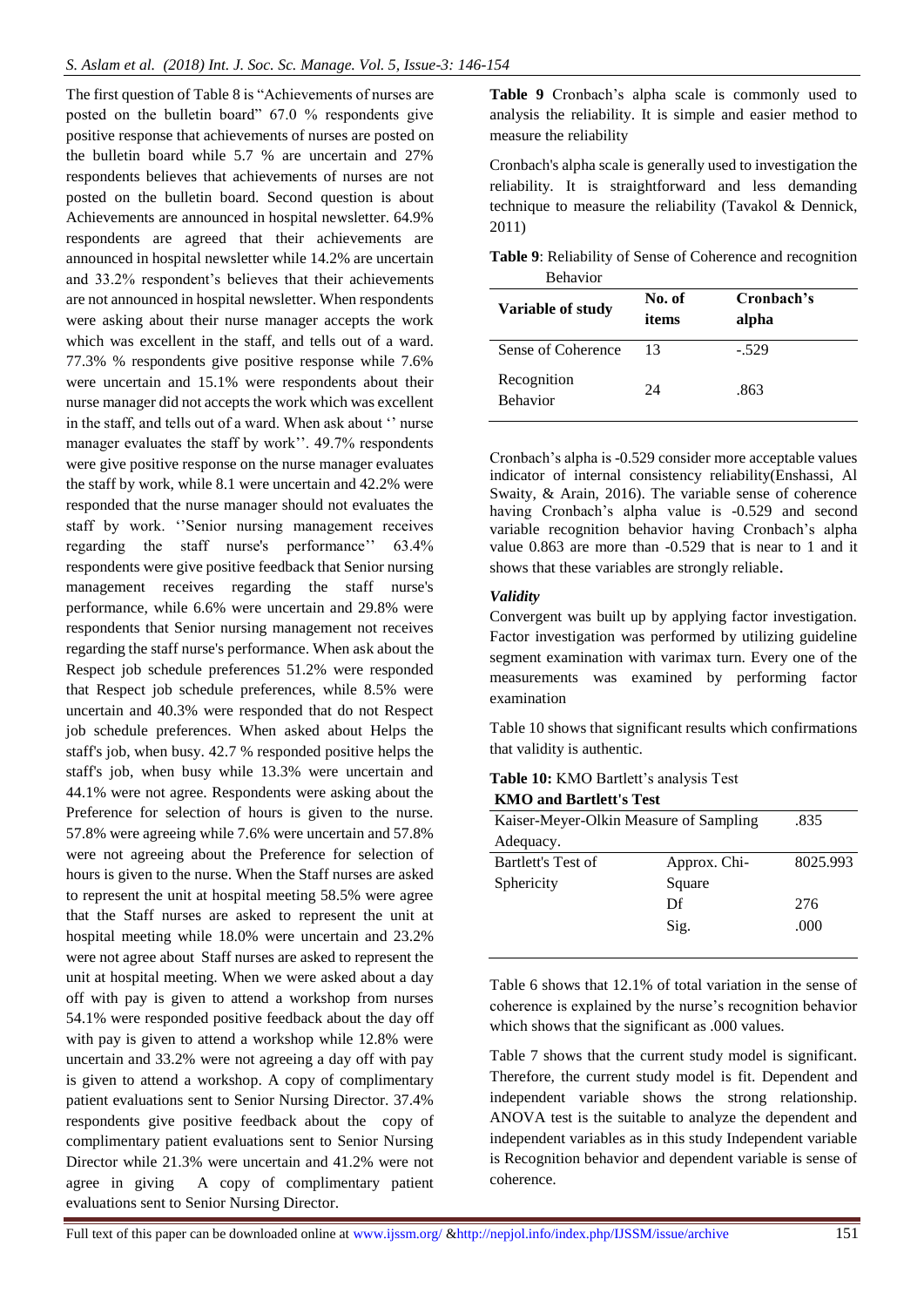# **Table 11:** Model Summary

| Model R |                   |      | R Square   Adjusted R | Std. Error of the | <b>Change Statistics</b> |          |     |     |                  |
|---------|-------------------|------|-----------------------|-------------------|--------------------------|----------|-----|-----|------------------|
|         |                   |      | Square                | Estimate          | R Square<br>Change       | F Change | df1 | df2 | Sig. F<br>Change |
|         | .348 <sup>a</sup> | .121 | -17                   | .213              | .121                     | 28.718   |     | 209 | .000             |

## **Model Summary**

# a) Predictors: (Constant), Recognition Behaviour

# **Table 12:** ANOVA

| <b>ANOVA</b> <sup>a</sup> |            |                |     |             |        |                   |  |
|---------------------------|------------|----------------|-----|-------------|--------|-------------------|--|
| Model                     |            | Sum of Squares | Df  | Mean Square | F      | Sig.              |  |
|                           | Regression | 1.308          |     | 1.308       | 28.718 | .000 <sup>b</sup> |  |
|                           | Residual   | 9.519          | 209 | .046        |        |                   |  |
|                           | Total      | 10.828         | 210 |             |        |                   |  |

a. Dependent Variable: Sense of Coherence

a. Predictors: (Constant), Recognition Behavior

# **Table 13:** Coefficients

# **Coefficients<sup>a</sup>**

| Model |                      | <b>Unstandardized Coefficients</b> |            | Standardized<br>Coefficients |             | Sig. |
|-------|----------------------|------------------------------------|------------|------------------------------|-------------|------|
|       |                      | B                                  | Std. Error | Beta                         |             |      |
|       | (Constant)           | 2.181                              | .071       |                              | 30.879 .000 |      |
|       | Recognition Behavior | .084                               | .016       | .348                         | 5.359       | .000 |

a. Dependent Variable: Sense of Coherence

Table 8 shows that the change of one unit of recognition behavior causes the change of 0.084 values in the sense of coherence as well shows that if change the independent variable then variations occur. Moreover, dependent variable also changes variations as these variables are directly proportional to each other.

# **Discussion and Conclusion**

A total of 211 nurses participated in this study. Of those, 100% (n=211) were women. Regarding professional work experience,  $8.1\%$  (n=17) had 1-5 years of nursing experience, 38.4% (n=81) had 6-10 years 0f nursing experience, 41.7% (n=88) had 11-15 years of nursing experience and 11.8% (n=25) had 16-20 years of nursing experience. Most were staff nurses (n=88; 41.7%). Their academic backgrounds included associate general nursing diploma and midwifery (n=117; 55.5%), BS Nursing (Post RN) (n=24; 11.4%), Specialization (n=55; 26.1%), and MSN (n=12; 7.1%). 41.2% (n=87) had very good physical

health, and 54.5% (n=115) had good mental health (Table 1).

Atwater *et al*. (2007) recommended that positive input urges nurses to wind up certain and self-sufficient, keeping the people who perform all around persuaded. The activities of individuals are driven by a craving to satisfy their necessities or inspirations. Every individual's business related inspiration and volition is created from his or her longing to add to society. Along these lines, it is vital to express a steady enthusiasm for the activities of each staff part, to help their development and advancement, to have desires for every person, and to give people constructive input. Moreover, "proficient improvement," is additionally essential. Registered Nurses' expert improvement identifies with aptitudes and learning that are obtained for professional success. The nursing workplace is quickly changing and nurses should continually refresh their expertise to improve effectively. In addition, nursing initiative has a capacity to assess and aid the arranging and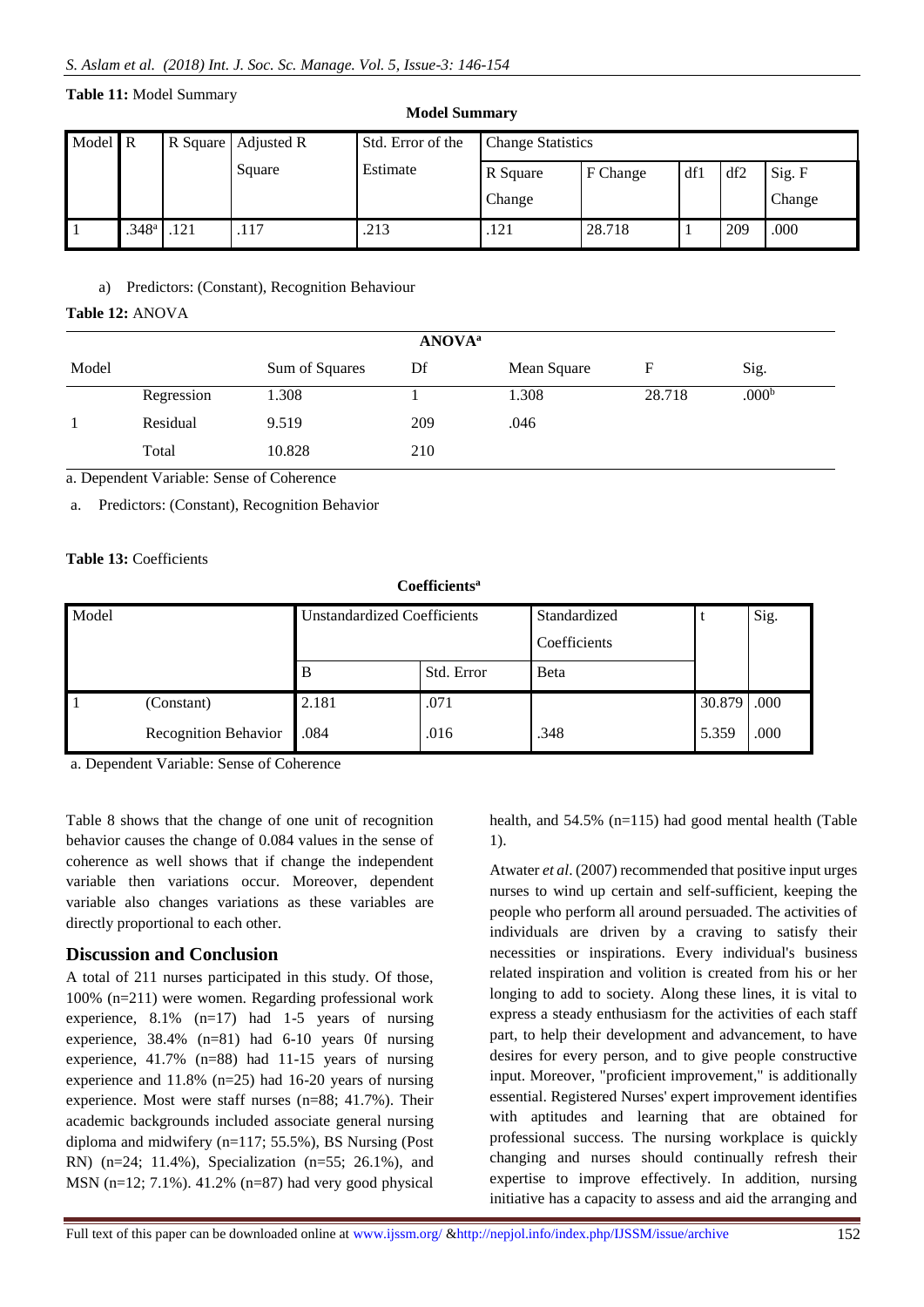ID of the preparation needs of (Pencheon, 2013). Thus in this investigation gives fundamentally data that Nurse supervisors can make the working environment intriguing, engaging registered nurses to invest additional exertion and enhance execution.

Thus, the opportunity for promotion or advancement is limited. Nurses maintain the same position for a long period of time, which can decrease motivation in the mid- to later years of employment. Furthermore, the rotation of staff every few years changes the workplace and can inhibit the development of an individual's career.

In this way, the open door for advancement or progression is restricted. Nurses keep up a similar position for a drawn out stretch of time, which can diminish inspiration in the mid-to later years of business. Moreover, the revolution of staff at regular intervals changes the working environment and can hinder the improvement of a person's vocation.

Therefore, nurse managers can help staff nurses by using their recognition behaviors to identify the negative experiences of staff nurses and by helping the staff nurses cope with these negative experiences. A significant difference was observed between SOC and marital status, age and years of nursing experience. This indicated that growth as a member of society, clinical experiences, and mental and physical health conditions affected the SOC score. This difference supports the theory of earlier studies (Togari *et al*., 2008), we found relation between SOC and "Overall work experience," "good physical health status," "good mental health status," and "recognition behavior." This result supports Antonovsky's (1987) that work environment leads to the formation of SOC. Sense of Coherence can improve staff performance, and staff nurses with a high SOC can support those with a low SOC, increasing the overall SOC of the workplace through mutual interaction. Kageyama (2003) reported that rather than being evaluated by patients, it is important to be recognized by colleagues such as nurse managers and senior nursing director, which can be entrusting responsibility and increasing work discretion lead to improved SOC of staff nurses. Specific recognition behaviors by nurse managers improve staff nurse SOC and provide mental health support for staff nurses.

Subsequently, nurse managers can help staff nurses by utilizing their recognition behavior to distinguish the negative encounters of staff nurses and by helping the registered nurses adapt to these negative encounters. A critical contrast was seen amongst SOC and conjugal status, age and years of nursing knowledge. This showed development as an individual from society, clinical encounters, and mental and physical wellbeing conditions influenced the SOC score. This distinction underpins the hypothesis of prior examinations (Togari *et al*., 2008), we discovered connection amongst SOC and "General work

involvement," "great physical wellbeing status," "great psychological wellness status," and "acknowledgment conduct." This outcome bolsters Antonovsky's (1987) that workplace prompts the development of SOC. Feeling of Coherence can enhance staff execution, and staff nurses with a high SOC can bolster those with a low SOC, expanding the general SOC of the working environment through shared association. Kageyama (2003) detailed that as opposed to being assessed by patients, it is essential to be perceived by partners, for example, nurse managers and senior Registered nurses, which can be entrusting obligation and expanding work caution prompt enhanced SOC of staff nurses. Particular recognition behavior by nurse managers enhance staff nurses SOC and give emotional wellness support to staff nurses.

This examination uncovered that recognition behavior of nurse managers were successful in enhancing the SOC of registered nurses. Hence, recognition behavior of managers is a practical advance towards enhancing nurses' capacity to adapt to pressure and, thusly, encourage selfacknowledgment. The capacity to adapt to pressure can be helped by managers who can utilize proper acknowledgment conduct, as requested for by registered nurses. This objective can be proficient by considering singular staff individuals, profession advancement as a pro and checking on nurse manager's responsibilities.

# **References**

- Atwater LE, Brett JF and Charles AC. (2007) Multisource feedback: Lessons learned and implications for practice. *Human Resource Management,* **46**(2): 285-307.
- Chopra M, Lawn JE, Sanders D, Barron P, Karim SSA, Bradshaw D, *et al*. (2009) Achieving the health Millennium Development Goals for South Africa: challenges and priorities. *The Lancet* **374**(9694): 1023-1031.
- Duffield CM, Roche MA, Blay N and Stasa H. (2011) Nursing unit managers, staff retention and the work environment. *Journal of clinical nursing* **20**(1‐2): 23-33.
- Enshassi A, Al Swaity E and Arain F (2016) Investigating common causes of burnout in the construction industry. *International Journal of Construction Project Management* **8**(1): 43.
- Kahya E and Oral N (2018) Measurement of clinical nurse performance: Developing a tool including contextual items. *Journal of Nursing Education and Practice* **8**(6): 112.
- McGilton KS, Boscart VM, Brown M and Bowers B (2014) Making tradeoffs between the reasons to leave and reasons to stay employed in long-term care homes: Perspectives of licensed nursing staff. *International journal of nursing studies* **51**(6): 917-926.
- Miyata C, Arai H and Suga S (2015) Characteristics of the nurse manager's recognition behavior and its relation to sense of coherence of staff nurses in Japan. *Collegian* **22**(1): 9-17.